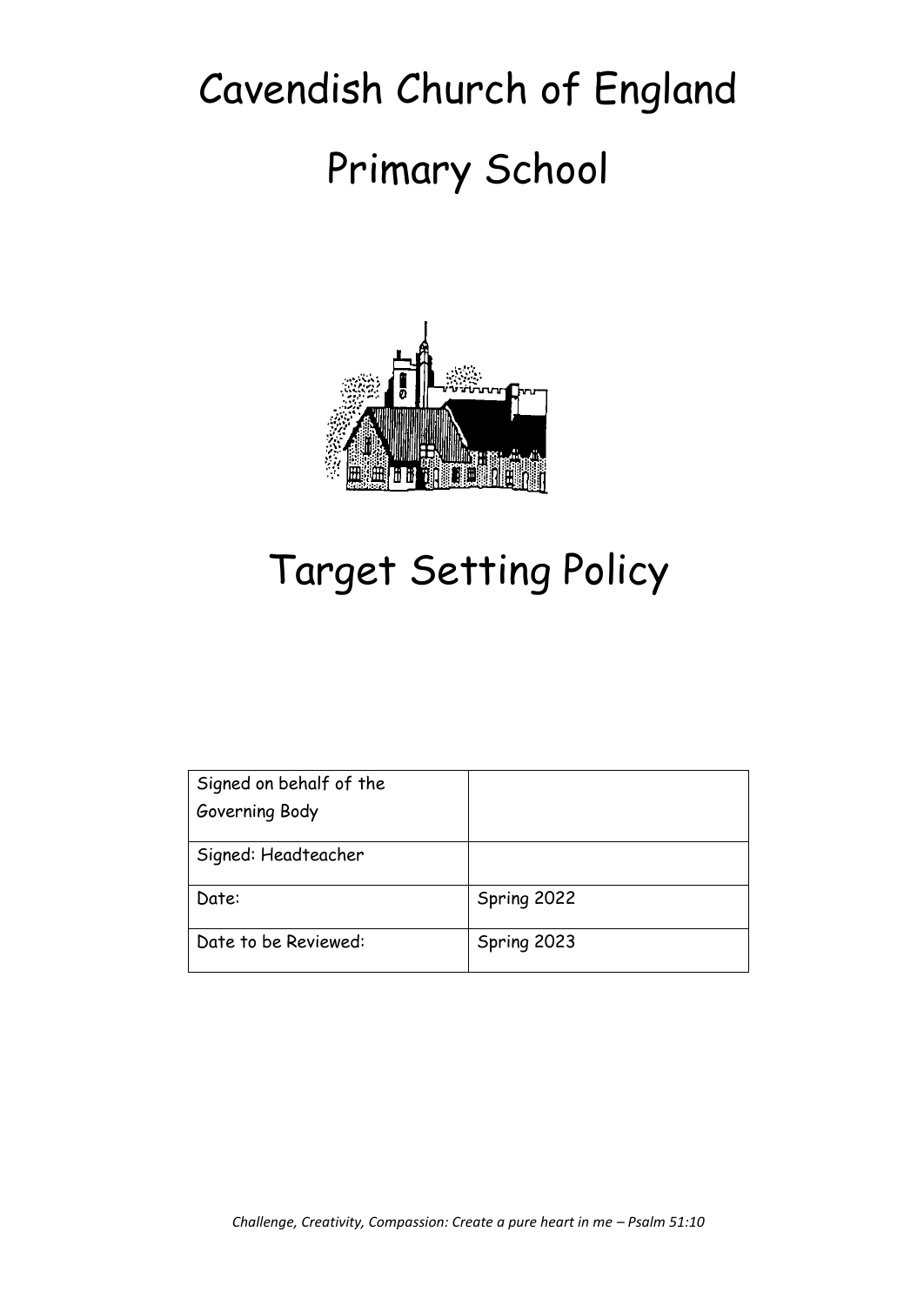# **Our Vision**

In our school our Christian vision shapes all we do.

# *Challenge, Creativity, Compassion: Create a pure heart in me – Psalm 51:10*

Our School Vision Statement reflects this commitment as children and staff are taught to challenge inequality, prejudice, bullying and harm; to respond with compassion and sensitivity to individual need and to respect the rights of all individuals to be safe and nurtured within God's world.

We encourage children to respond creatively to internal and external challenges in life, with compassion for others, including consideration for creation and the planet itself. Thus we show how to live justly and with a pure heart, reflecting the teachings of Jesus and God's love within our school environment.

#### **1 Aims and objectives**

Practical and appropriate target setting is a tool for ensuring success within a child's education. At Cavendish Church of England Primary School the whole school community is involved at different levels - parents, governors, teachers and children. We endeavour to set appropriately challenging and realistic targets in a manageable process. We do not believe in target setting for the sake of it – only when it is beneficial to the individuals involved.

#### **2. Target Setting for Teachers and Support Staff**

The Governing Body agrees, monitors and reviews annual objectives for the Headteacher, supported and advised by an External Adviser.

The Headteacher, as team leader, agrees, monitors and reviews three Performance Management objectives with each teacher annually (see Performance Management Policy for details). The headteacher carries out an annual appraisal to review objectives and celebrate success. A mid-year review is offered.

The headteacher carries out an annual appraisal with each member of the support staff during which aims/targets for the year ahead are discussed as for class teachers. A midyear review is offered.

All targets set focus on individual training needs and support school development priorities.

# **3. Target Setting for Children**

Dialogue between pupil and teacher, whether oral or through mark making should clearly define next steps in learning.

Targets may be linked to pupil provision maps for children with special educational needs, and as part of the PEP for CLA children.

Individual teachers use a variety of target setting strategies within their own classrooms as appropriate for, and in response to, individual children's needs.

 Children are encouraged to reflect on their own progress and target areas through termly self-evaluation.